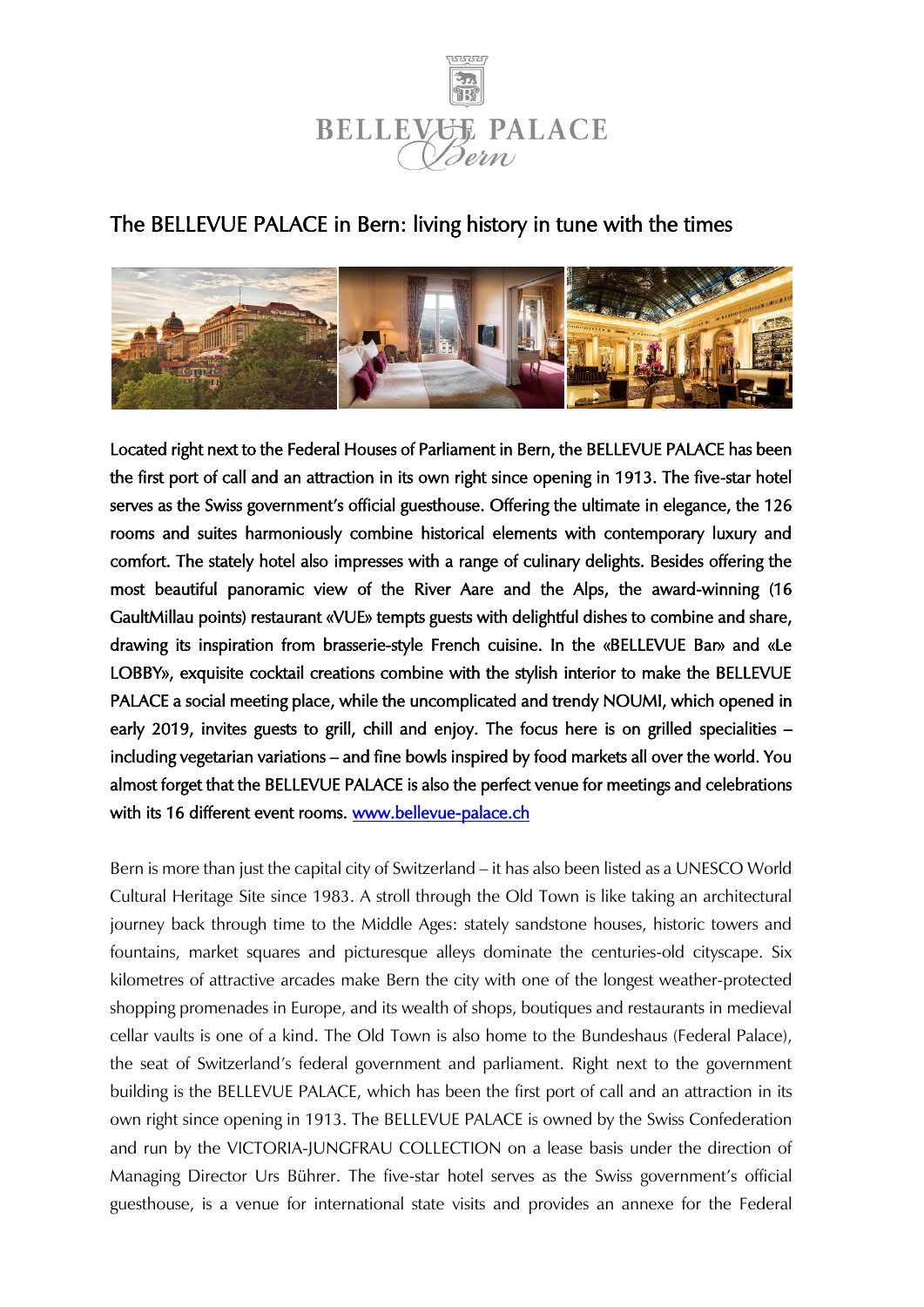

Council and the diplomatic corps. Built in neoclassical style and located on a rocky terrace overlooking the River Aare, the BELLEVUE PALACE affords magnificent panoramic views of the Bernese Alps. Together with the representative buildings of the Federal Houses of Parliament, the hotel forms a striking architectural ensemble on the southern edge of Bern's Old Town. Its location and eventful past are as unique as its service culture and superior interior design. The architectural charm of the palace hotel is harmoniously combined with modern-day comforts. The BELLEVUE PALACE is a grand hotel in the classical style and of great national, historical and cultural importance. It has played host to countless heads of state and leading figures from the world of politics, industry, culture and society. Everyone from the monarchy and heads of state to musicians, movie stars and sporting greats from all over the world reside in the BELLEVUE PALACE when staying in Bern. Emperor (then still just a Crown Prince) Akihito of Japan, Jacques Chirac, Nelson Mandela, Sophia Loren, Herbert Grönemeyer and Cristiano Ronaldo are just a few of the names to adorn the hotel's impressive guest list.

### Contemporary comforts meet old-world elegance

Dream to panoramic views, overnight in luxurious comfort. 126 luxurious rooms and suites await guests in the BELLEVUE PALACE – all offering the ultimate in elegance, valuable antiques, stateof-the-art technology and wonderfully comfortable box-spring beds. Business guests will find highly comfortable rooms with extra-large desks on the business floor on the fifth floor. While those looking for a little extra space have a choice of three Tower Suites and the 160-squaremetre Presidential Suite. Carefully designed in the style of an elegant private apartment, unique highlights can also be found in the inspiring view of the Aare and the mountain panorama of the Bernese Oberland. Besides incorporating a bedroom, two lounges and a private kitchen, the Presidential Suite also meets the highest security standards. No matter which category of room guests choose, the BELLEVUE PALACE provides the same level of service throughout – from room service to babysitting and catering to the every need of guests. For those in need of shopping tips, wishing to take advantage of the city's many cultural attractions or looking for a private city tour, there is one man who can (virtually) always assist or advise: the hotel's very own concierge.

### Top of Bern: gym and sauna

The 200-square-metre BELLEViE GYM is spread over two levels on the fifth floor and the attic and satisfies even the highest requirements for a workout with its state-of-the-art TechnoGym equipment. It is hard not to get distracted by the sporty, contemporary design and the breathtaking view of the parliamentary dome, the Old Town of Bern and even the Bernese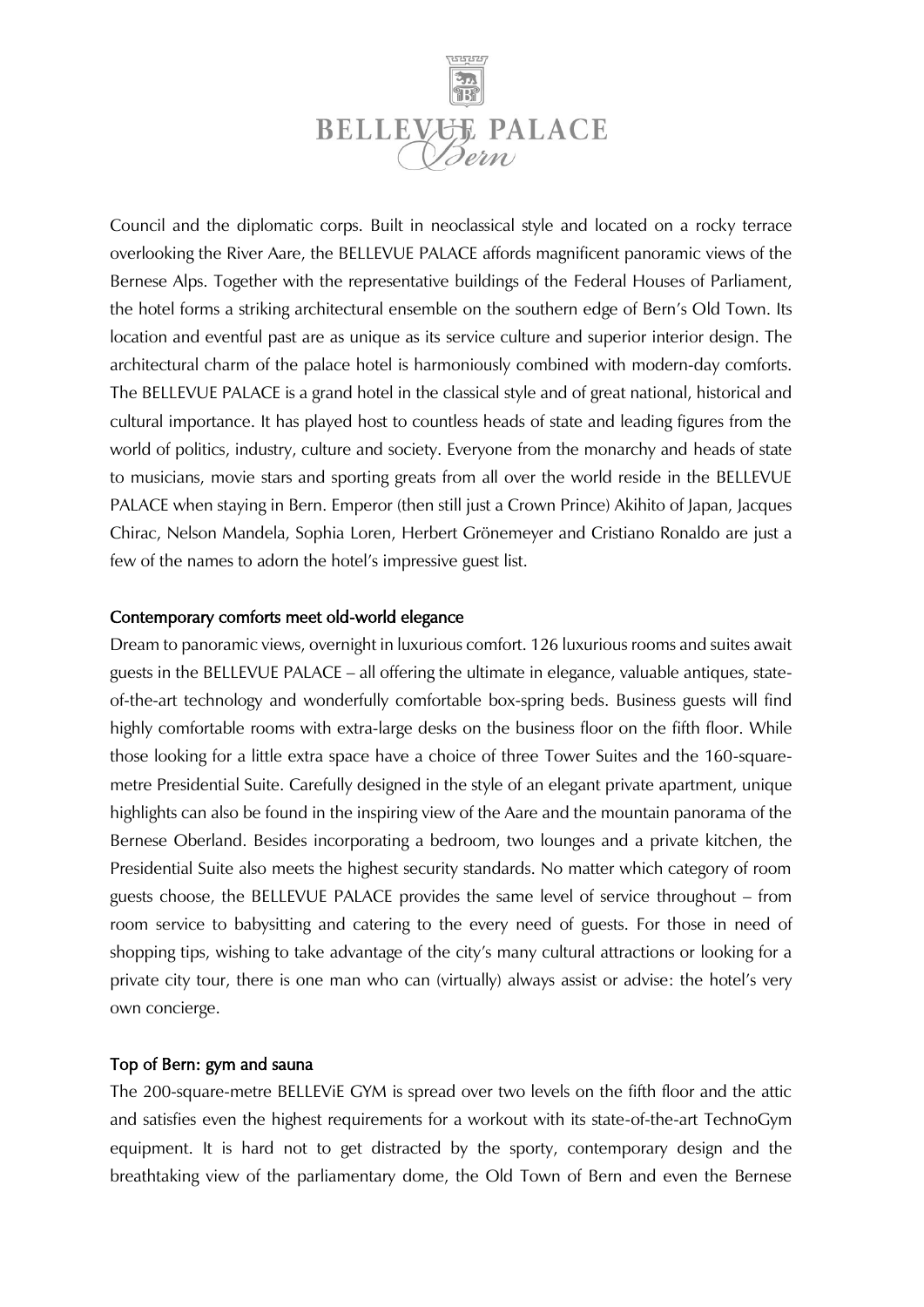

Oberland. After working out, the sauna entices visitors to relax (in separate areas for men and women), while the terrace invites guests to unwind on the loungers.

## Culinary excellence from all over the world

The name of the BELLEVUE PALACE needs little explanation. Guests have the most impressive panoramic view from the terrace of its restaurant «VUE», extending over the River Aare and the distant Eiger, Mönch and Jungfrau peaks. During the warmer months, from April to October, this is Bern's most prestigious venue for dining of distinction. Arched floor-to-ceiling windows, an impressive vaulted ceiling and fine wood panelling grace the interior of the restaurant «VUE». Overseen by Executive Chef Gregor Zimmermann and the recipient of 16 Gault Millau points, the BELLEVUE PALACE kitchen is inspired by brasserie-style French recipes and offers «cuisine néo-artisanale» with fresh ingredients, encouraging diners to combine and share. Vegetarian and vegan creations as well as a large selection of choice cheeses and delectable desserts feature on the seasonal menu, too. Gregor Zimmermann is also a member of the world's most exclusive gastronomic society – the Club des Chefs des Chefs, where he represents Switzerland.

No less cosmopolitan is the NOUMI, which opened its doors in January 2019. The cult restaurant is located on the spacious former premises of the Bernese coin press and boasts a trendy interior, open kitchen and large bar. Copper-coloured basalt stones, light colours and natural materials such as wood and marble create a casual and stylish urban ambience. Diners are served simple dishes with a focus on grilled specialities – including vegetarian variations – and fine bowls inspired by food markets all over the world. NOUMI creates an atmosphere of sharing, combining and trying – a concept that appeals to both urban nomads and widely travelled connoisseurs. The bar serves signature drinks from the mixologist and fine, cult Swiss beverages to the sound of lounge music from popular DJs.

«Le LOBBY» is the Renaissance of a classic, coupled with urban existence. A place to chill and chat, enjoy fine snacks and discover no less than 99 exciting gin creations from all over the world under Switzerland's most beautiful glass dome. During the winter, «Le LOBBY gets Lounge» gets under way every Friday and Saturday evening, while the «Avant Club» brings the weekend off to an exciting start with sushi creations, pre-clubbing drinks and new gin cocktails coupled with lounge tunes from talented DJs.

The legendary «BELLEVUE Bar» has long enjoyed renown as a magnet for politicians, diplomats and journalists, a meeting point for travellers and locals, a trading place for businesses, a place to exchange society gossip and a workplace for film crews. Many people who have never even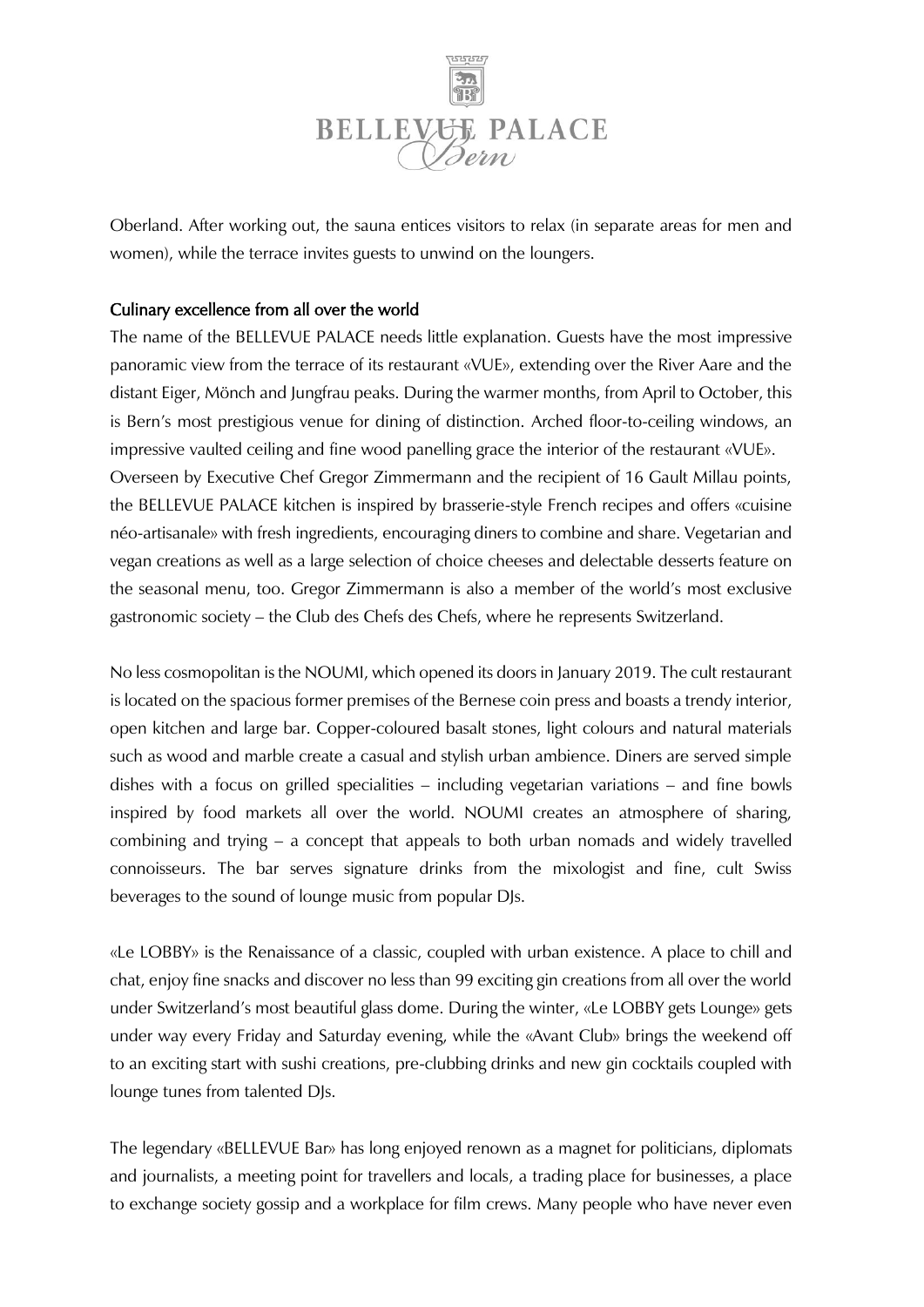

set foot in Bern are already familiar with the BELLEVUE PALACE and Bar: the hotel was the setting in 1981 for John le Carré's spy thriller *Smiley's People* starring Sir Alec Guinness. The «BELLEVUE Bar» is a relaxing venue for a light lunch, an evening snack, an aperitif before a concert or a cocktail after a theatre visit. It includes the cosy «Le Fumoir», which was given a facelift in 2018 and features comfortable leather chairs, dark parquet flooring and wooden panelling reminiscent of a library – not to mention the finest rums, the most exquisite digestifs and premium cigars.

#### Bern's finest lounges

Celebrate the finer things in life, indulge in luxury, host important meetings in a sublime atmosphere – hardly a day goes by without the BELLEVUE PALACE staging conferences and receptions of national and international importance or festive dinners for representatives from the world of art, culture and business in its listed lounges. The focal point of the hotel is the lobby with its ornamental art nouveau glazed dome and striking pillars, which serves as an elegant foyer for pre-drinks. The five event rooms of the BELLEVUE PALACE unveil the golden age of Switzerland's luxury hotel industry. In true royal style, the «Salon Royal» (300 m<sup>2</sup>) is notable for its opulent crystal chandeliers, lavish ornamental stucco and gilding work. On one wall hangs an oil painting by the Swiss painter Otto Haberer-Sinner dating from 1913. Two side doors lead to the «Salon Rouge» (112 m<sup>2</sup>), originally intended as a room for ladies. This salon – with its festive yet intimate ambience – features white Empire-style stuccowork, curtains and wall coverings in chimney red, high arched windows and fine parquet flooring. The «Salon Rouge» and the «Salon Casino» are corner rooms, both linked with the restaurant «VUE» and thus ideal as private dining rooms for smaller functions. The «Salon Casino» (71 m<sup>2</sup>) is distinguished by its impressive Murano chandeliers and wood panelling, and served in early times as the Bridge Salon. The amusing genre paintings recovered in 1987 and carefully restored are inspired by late baroque and also came from the studio of Otto Haberer-Sinner. Particularly impressive is the sumptuous splendour of the «Salon du Palais» (240 m<sup>2</sup>): the ceiling, lacquered in coral red, reflects three striking dropshaped crystal chandeliers; the walls are decorated with white stuccowork in Louis XVI style and shimmering gold marble. Finally, the «Salon d'Honneur» has lost nothing of its exclusive oldworld ambience for the most elegant of receptions and other festive events. The finest features of this room include Corinthian columns of marble with patinated gilded capitals, precious mirrors and antique chandeliers dating from the turn of the century. Thanks to its bright conservatory, private terrace and view of the city and the Alps, the Orangerie (205 m<sup>2</sup>), which was renovated in 2018, is the epitome of the five-star hotel's modernity.